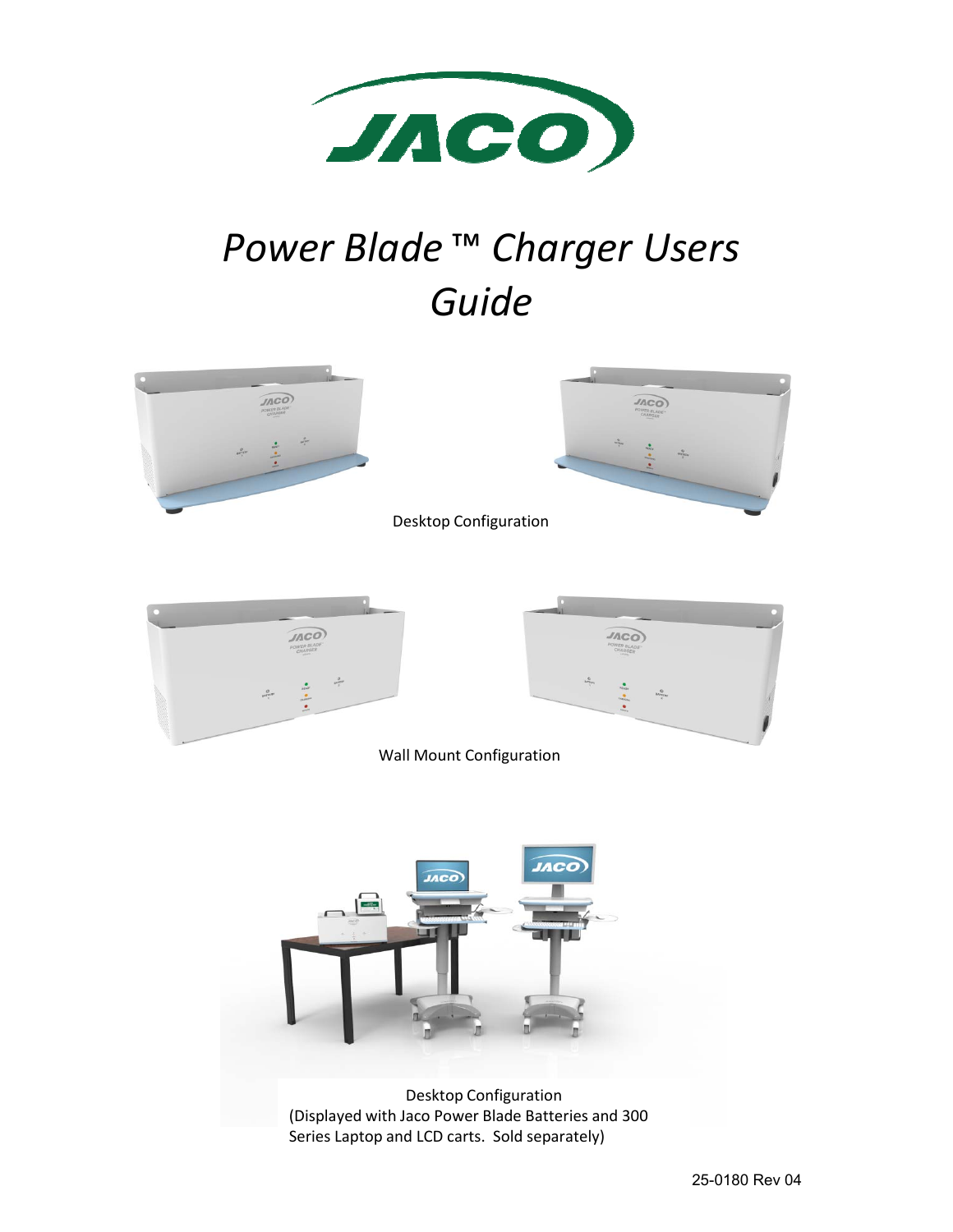## *Table of Contents…*

| Section        | Title                                                                                                                           |
|----------------|---------------------------------------------------------------------------------------------------------------------------------|
| 1              | <b>Charger: Part Number and General Specification</b>                                                                           |
| $\mathbf{2}$   | Symbol Information & Product Labeling                                                                                           |
| 3              | Safety Recommendations and Warnings                                                                                             |
| 4              | Power Blade Charger: Installation, Input/output Connections,<br>Use, Care & Maintenance                                         |
| 5              | <b>Troubleshooting Guideline</b>                                                                                                |
| 6              | End of Serviceable Life of Product & Agency<br>Classification / Recognition                                                     |
| (attachment) 7 | Jaco Inc. manufacturer's declaration of<br>Electromagnetic compatibility (EMC) for the<br>product: 51-4218, Power Blade Charger |

**Have a question? We're here to help. Call 800‐649‐2278 for customer service or visit www.jacoinc.com/support**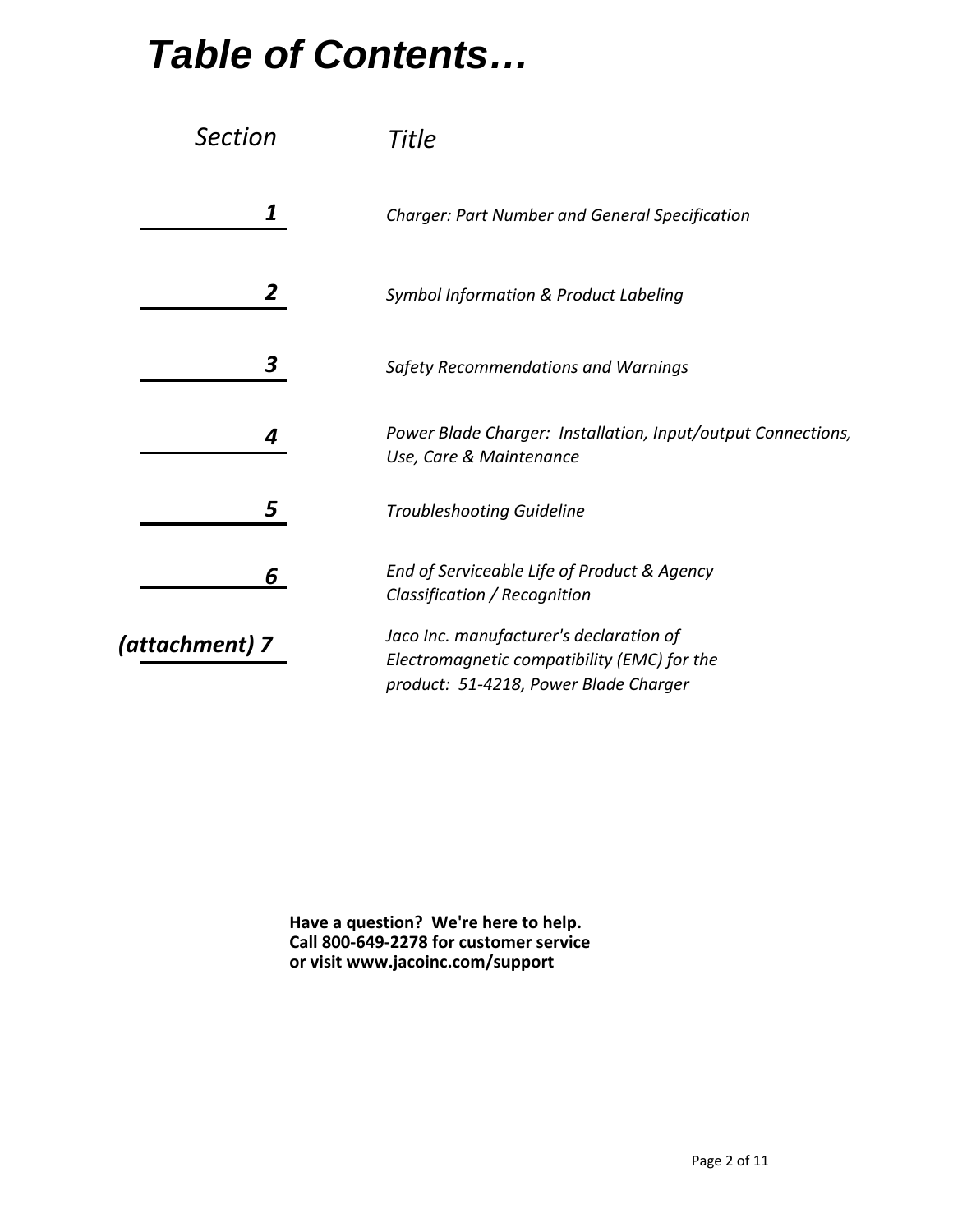### *1. Power Blade Charger: Part Number and General specification*

Part Number: 51‐4218

The Power Blade Charger can be placed on a desktop or mounted to a wall (see instructions included in the manual) , whichever fits your workflow.

Desktop Mount: Overall Size: 17.25" x 6.75" x 8.70" Weight: 7.4 lbs / 3.36 kg



Wall Mount: Overall Size: 17.25" x 4.0" x 9.26" Weight: 6.7 lbs / 3.04 kg



Operating range: 120VAC, 60 HZ, 2.5 Amp Max Operating Environmental Conditions: Temperature: +10°C (50°F) to +25°C (77°F) Relative Humidity: 30% ‐ 65% (without condensation) Air Pressure: 70 kPa ‐ 106 kPa

Non‐operational transport and storage: Temperature: ‐20°C (‐4°F) to +60°C (140°F) Relative Humidity: 20% ‐ 95% (without condensation) Air Pressure: 50 kPa ‐ 106 kPa

#### **Power Blade Charger comes as shown and with the following accessories:**



50‐9751, Wall Mount Bracket 24‐0314 , AC Power Cord 25‐0180, Manual with two 8‐32x3/8" screws Length: 72" +/‐ 2"

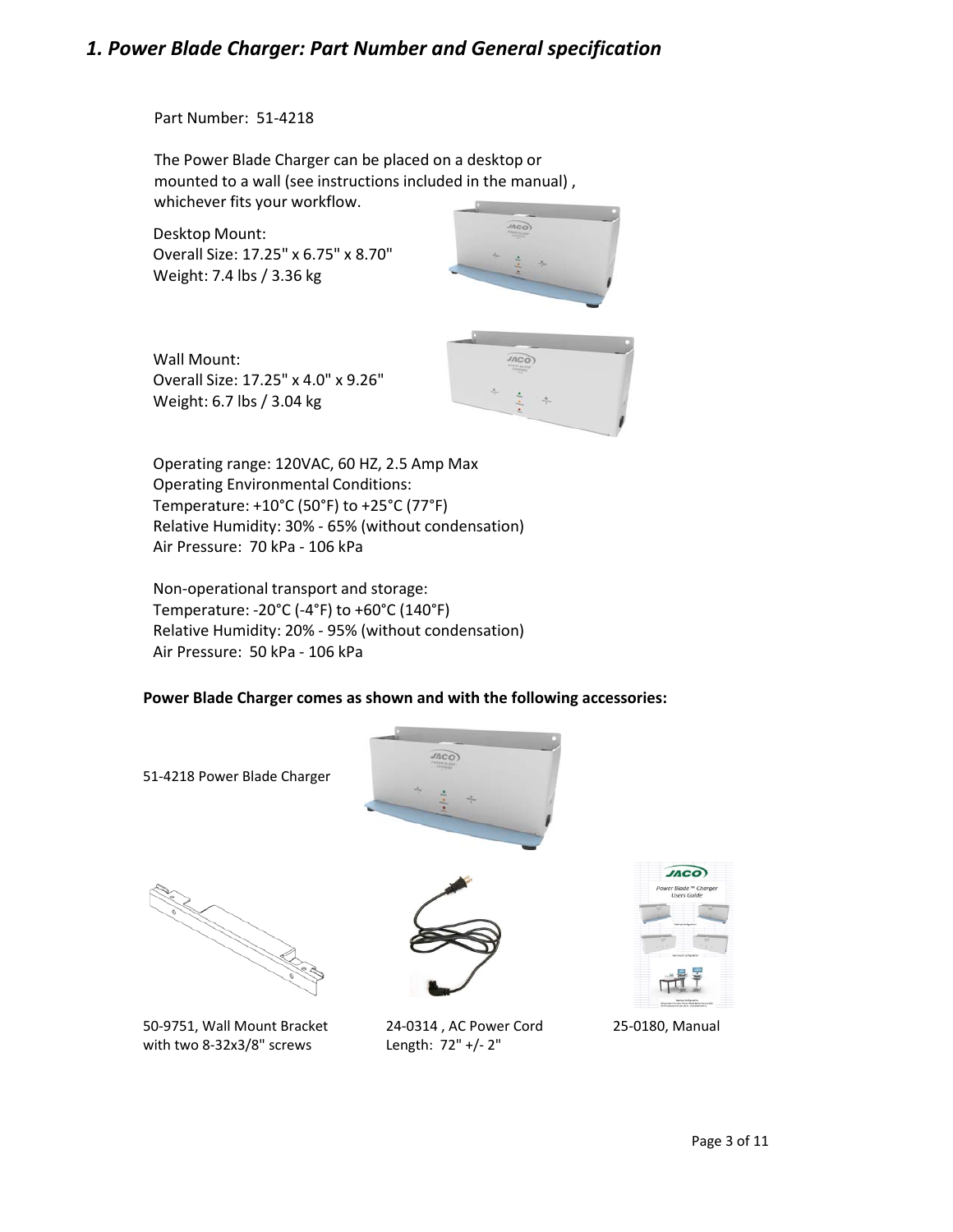## *2. Symbol / Abbreviation (Abbr) Information & Product Labeling*

The following symbols are used within this Users Guide and/or on the JACO product.

| Symbol/Abbr                                 | <b>Meaning</b>                                                                                                                                                    |
|---------------------------------------------|-------------------------------------------------------------------------------------------------------------------------------------------------------------------|
|                                             | This symbol indicates that Caution/Warning should be taken.                                                                                                       |
| Ŀ۱                                          | This symbol indicates ATTENTION, consult the accompanying documents.                                                                                              |
| $\Box$                                      | This symbol indicates Class II Equipment.                                                                                                                         |
| $\overline{c}$ $\overline{w}$ <sub>us</sub> | Curtis-Straus BV Certification Mark for Canada and United States (US)                                                                                             |
| AC                                          | Stands for alternating current                                                                                                                                    |
| <b>120VAC</b>                               | Electricity for North American appliances is delivered to home or business electrical<br>outlets at 120VAC (volts alternating current) 60 Hz. (60 cycles/second). |
| <b>AAMI</b>                                 | Association for the Advancement of Medical Instrumentation (AAMI on product label)                                                                                |
|                                             | To indicate the maximum and minimum temperature limits for transport and storage                                                                                  |
| 2                                           | To indicate the acceptable upper and lower limit of relative humidity for transport and storage                                                                   |
|                                             | To indicate the acceptable upper and lower limit of air pressure for transport and storage                                                                        |
|                                             | Slowly lower battery into charger to start charging / Do not throw trash into charger                                                                             |

## **Product Labeling**

The Power Blade Charger is shipped with a Part Number & Serial Number label for tracking and service assistance. This label is located on the rear inside surface of the back panel. This information is needed when contacting JACO Service.

The Power Blade Charger indentifies the AC entry and Auxiliary (AUX) Port. Both are located on the lower right side of the Power Blade Charger as shown. The Auxiliary Port is a serial port connection to a computer, smartphone or tablet for the display of certain charger and inserted battery information. Use of the Aux Port provides a convenient method for the hospital's IT personnel to view critical charger parameters to ensure that the charger is operating in a normal fashion. Contact JACO Technical Service for more details if needed.

The Power Blade Charger also includes the agency certification label shown. This label will be applied to the inside, rear surface of the Power Blade Charger assembly.

Slowly lower battery into charger to engage charger. Dropping or agressively inserting battery could cause damage to the connectors / Do not throw trash into the charger bays.







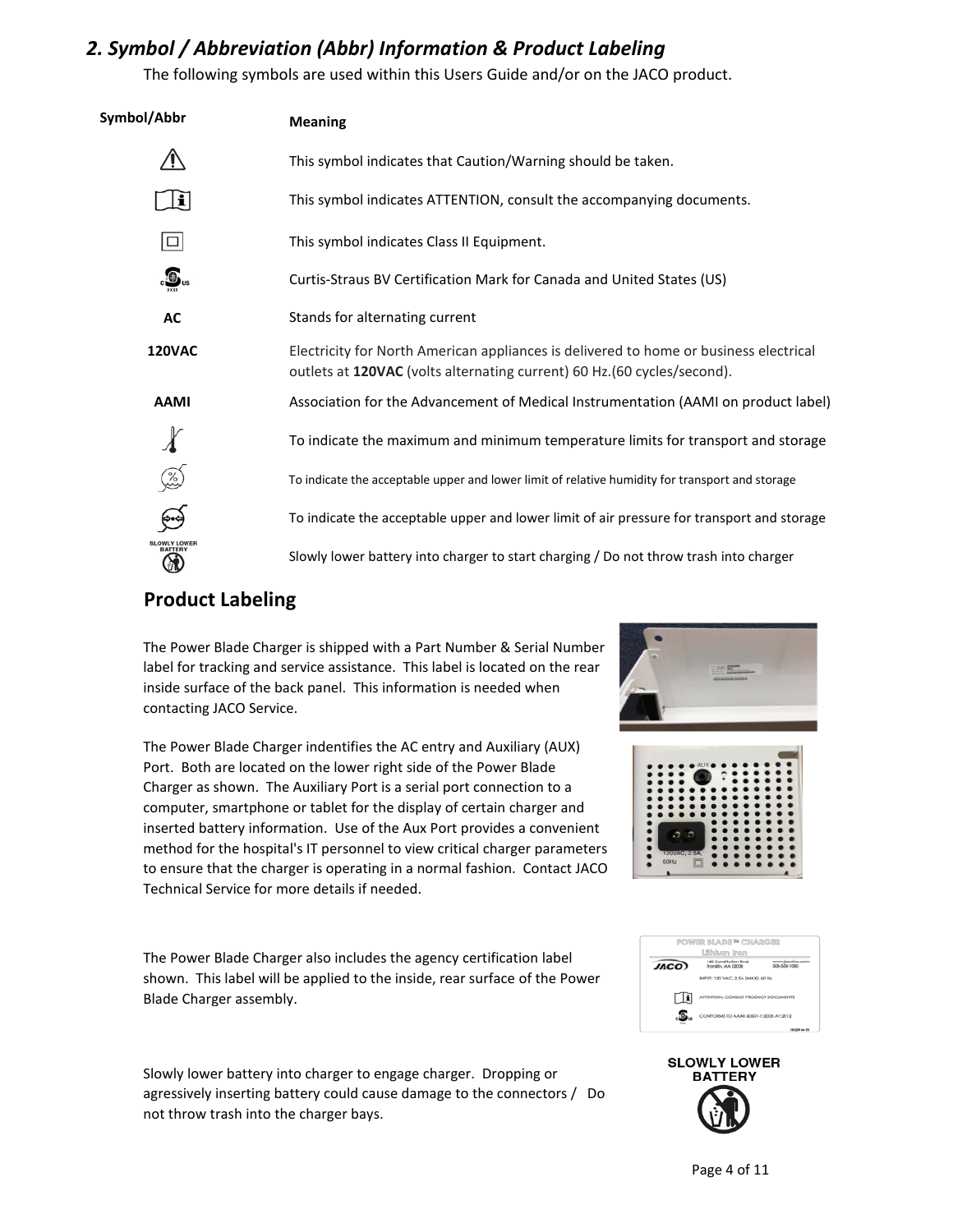## *3. Safety Recommendations, Cautions and Warnings*



CAUTION: Your JACO Power Blade Charger is designed to operate with only JACO Power Blade Battery Packs, part number 51‐3829. Use with any other battery device is not allowed.



WARNING: Do not modify or attempt to service the JACO Power Blade Battery Pack or Power Blade Charger, note that there are no serviceable parts. This equipment must be serviced by trained personnel only. Disconnect unit from AC Power and contact Jaco Service department if there are any concerns or service that may be required.



CAUTION: Electromagnetic compatibility (EMC) Guidance: See below and manufacturer's declaration of Electromagnetic compatibility (EMC) for the product

The JACO Power Blade Charger, model 51‐4218, needs special precautions regarding EMC and needs to be installed and put into service according to the EMC information provided in the ACCOMPANYING DOCUMENTS.

Portable and mobile RF communications equipment can affect Medical Electrical Equipment; Wireless communications equipment such as can affect this equipment and should be kept at least a distance  $d = 3,3$ meters (10.83 feet) away from the equipment.

(Note. As indicated in Table 6 of IEC 60601‐1‐2:2007 for ME EQUIPMENT, a typical cell phone with a maximum output power of 2 Watts yields d = 3,3 m at an IMMUNITY LEVEL of 3 Volts/meter)

The Jaco Power Blade Charger, model 51‐4218 was not tested for immunity to electromagnetic disturbances

Other cables and accessories may negatively affect EMC performance



\* Always refer to this manual for instructions, warnings and proper use

- \* Retain this Users Guide and all original literature for future reference.
- \* Use Power Blade Charger only for its intended purpose
- \* Locate the Power Blade Charger in a safe, out of the way location which should be free from direct patient contact, free of clutter and away from all liquids.
- \* Always keep Power Blade Charger clean and dry
- \* Unplug the Power Blade Charger from AC power to clean or if it is not working properly

\* If there is any indication that components are unsafe or need replacing unplug Power Blade Charger from AC power and call Jaco support

\* In the event of battery leakage, do not allow the liquid to come in contact with the skin or eyes, if contact has been made, wash the affected area with water, seek medical advice.

\* For disposing or recycling Power Blade Charger, all Federal & State regulations must be followed

#### **Essential Performance:**

The JACO Inc. 51‐4218 Power Blade Charger has *NO* ESSENTIAL PERFORMANCE related to unacceptable risk that might occur with the products failure causing harm to the patient or operator.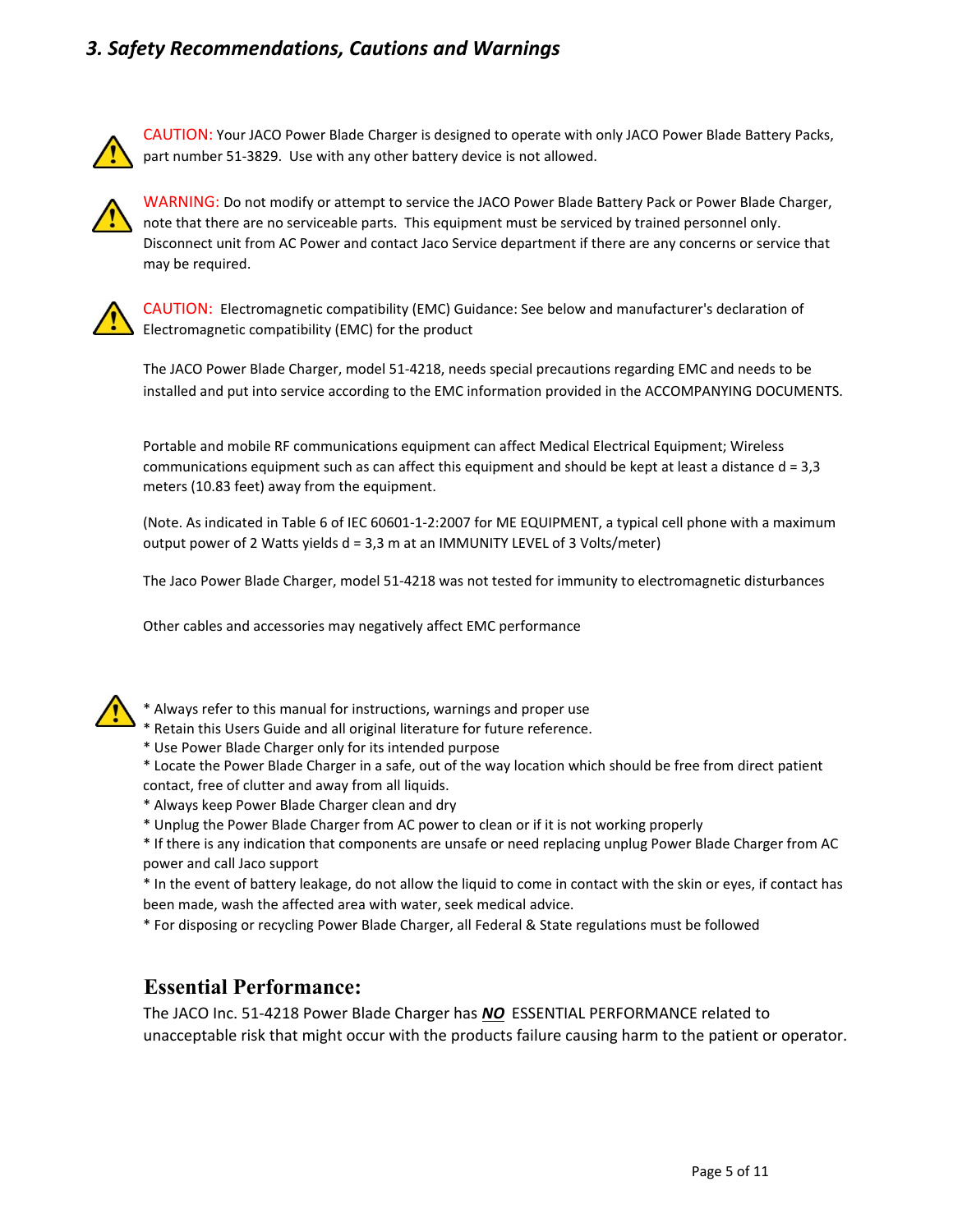#### *4. Power Blade Charger: Installation, Input/output Connections, Use, Care & Maintenance*

#### **Installing your Power Blade Charger:**



The Power Blade Charger can be placed on a desktop or installed on the wall for convenient point of use access. With either installation, the Power Blade Charger MUST be positioned vertically, with the Power Blade Battery Packs entering from the top. Unit will not function if positioned in any other direction.



The Power Blade Charger comes with an 6 foot long AC power line cord. Do not substitute. In the event that this cord needs replacement contact Jaco Support



When selecting a location for the Power Blade Charger, allow for adequate room to access the AC power input for connecting to power as well as disconnecting from power in the event that the Power Blade Charger needs service. Make sure that the included power cord is within reach of a standard 120VAC outlet and keep the side vents clear and free of obstructions. Also make sure that you leave enough room to insert and remove the Power Blade Battery Packs.



This is only a general guideline and cannot, as such, represent all requirements and precautions. Anyone using this material assumes all liability and is expressly responsible for wall mounting safety. A licensed professional must approve the location and method of attachment to the building structure and confirm they are consistent will all building codes and regulations.



\*Minimal nominal static weight considerations: Power Blade charger loaded with two Power Blade Batteries is approx 20 lbs. Recommend using minimum size 1/4‐20 fastener (w/ anchor if need be) during installation by licensed professional.



Do not block side vents. Leave minimum of 4" clearance on each side to allow for proper ventilation.

Do not stack. Allow proper top access in place of installation to allow for proper insertion and removal of the batteries.

#### *Desktop Placement ‐*

The Power Blade Charger is designed to be placed on a desktop surface for convenience and portability. No assembly is required, the Power Blade Charger is shipped with the base plate attached. When selecting a location you must adhere to the caution notifications above and place the Power Blade Charger in a safe, out of the way location which should be free of clutter and away from all liquids.

#### *Wall Mounting ‐*

The Power Blade Charger is design to allow wall mounting. When mounted to a wall, the Power Blade Charger unit does not exceed 4" in depth as required by most State and local fire codes however, it is the responsibility of the installer to verify compliance. It is recommended that you find a safe location free from other wall mounted devices, equipment, free of clutter and away from all liquids. The location must be within reach of a standard 120VAC wall outlet.

Before installing the Power Blade Charger on the wall, the bottom base plate must be removed. To remove this plate simply tip the unit on its side and remove the 4 screws shown below using a #2 Phillips screwdriver.

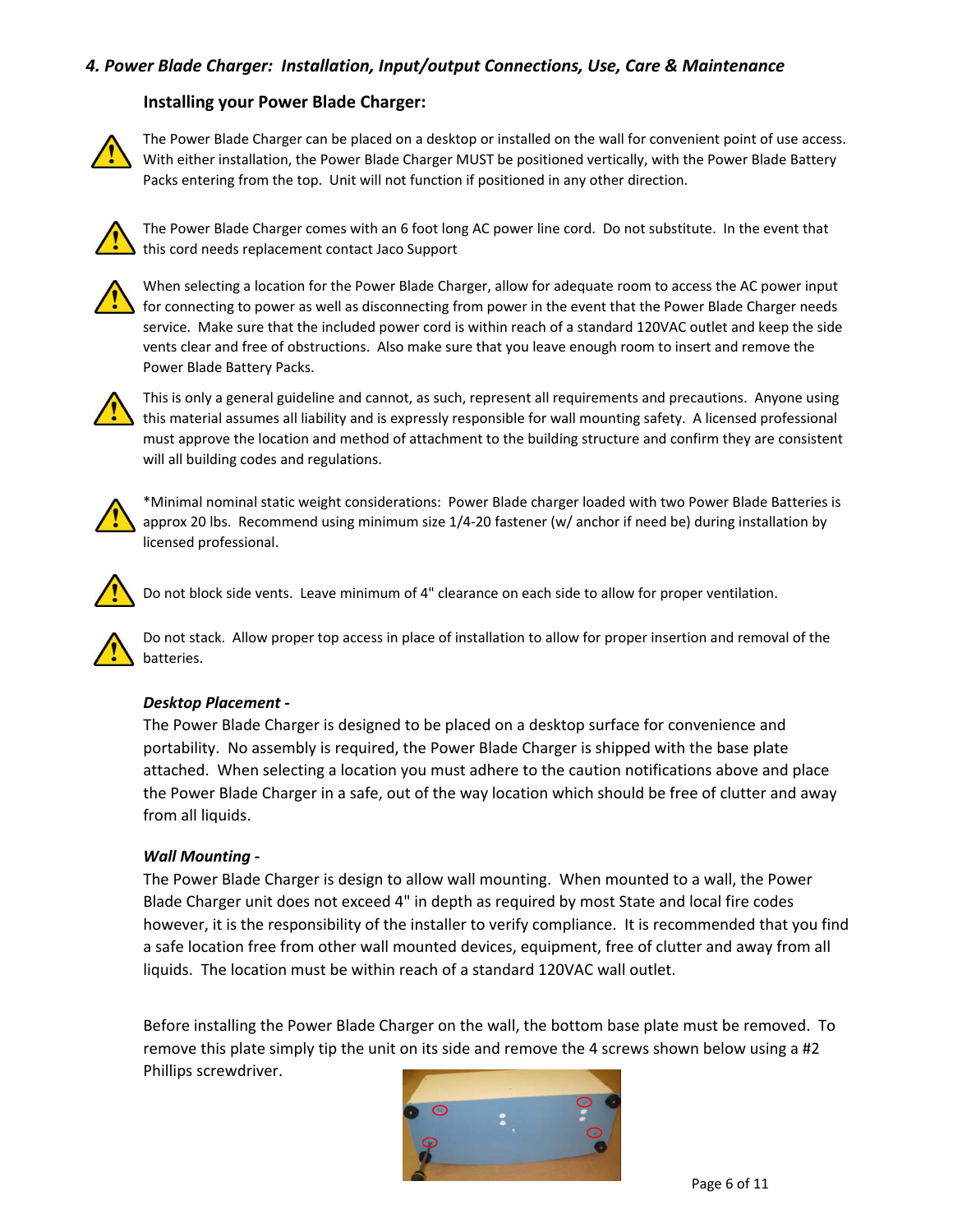

with two 8‐32x3/8" screws Wall Mount Bracket



Power Blade Charger

The Wall Mount Bracket shown above is required to mount the Power Blade Charger to any wall surface. Once the mounting location is selected, hold the Wall Mount Bracket in position using a level. It is recommended that the top of the bracket be placed at 37" from the floor for best overall access. The bracket must be mounted first, leveled and both mounting holes must be used. If mounting to a studded wall construction, it is recommended that at least one of the two Wall Mount Bracket holes anchor to a stud, if no stud is available then appropriate wall anchor hardware compatible with wall structure and mounting hardware must be used such as toggle bolts that will expand behind the wall.



Reference caution notes at beginning of this section regarding proper mounting hardware



Do not attach the power cord until all steps are completed. Once the Wall Mount Bracket is in place, install the Power Blade Charger (remove the base plate if applicable) by placing the unit so that the tabs on the Wall Mount Bracket insert into the slots on the bottom of the Power Blade Charger. With the Power Blade Charger held in place, mark the two top hole locations then remove the Power Blade Charger. Prepare the two top mount hole locations using same type of hardware used to mount the Wall Mount Bracket. Install the Power Blade Charger again and secure to the wall using two screw in the top hole locations.

Next, install the 2 bottom screws (supplied with unit), one per end of the Wall Mount Bracket, securing the Power Blade Charger to the Bracket as shown. Make sure all hardware is tight and that the unit is secure. The last step is to plug the Power Blade Charger into a standard 120VAC outlet for operation.





*An installed wall mounted Power Blade Charger should be inspected periodically by licensed professional. Inspect mounting hardware and attachments for any conditions that may decrease the structural integrity. Immediately replace worn or damaged components*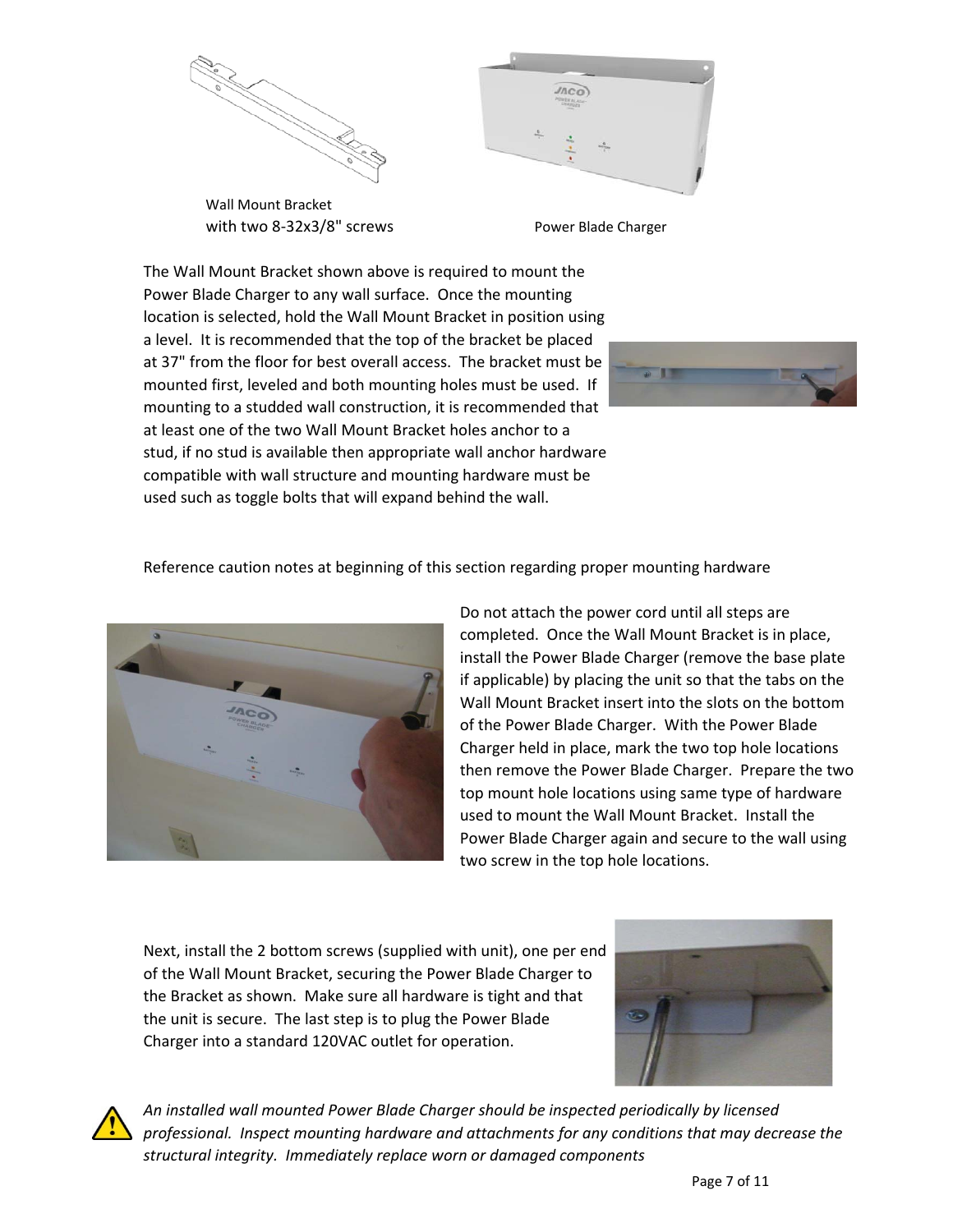#### **Input/output Connections: Note: use only for stated connection:**

View shown is looking down into Power Blade Charger



Connections for Power Blade Battery Pack

#### **Use:**

Power Blade Charger

View shown from right side of



AC Power Input Port



Charger is solely designed for use with JACO Power Blade Battery Pack and no other use is acceptable. If unit or removable power cord show signs concerning wear or damage contact Jaco for guidance and information on any required replacement parts.

Once the Power Blade Charger is placed and plugged into a 120VAC outlet, you can charge the Power Blade Battery Packs by grasping the integrated battery handle and slowly inserting into the charger. The guides allow the Power Blade Battery Packs to align and engage as they are lowered into position. Push down to ensure proper connection is made. To remove, pull upward on the handle and slide the Power Blade Battery Pack out. If the Power Blade Charger is used on a table top or desk (not wall mounted), you will need to hold the bottom of the Power Blade Charger while removing the Power Blade Battery Packs.







The total time to charge a discharged Power Blade Battery Pack will be 2 hours or less, depending on how much it was discharged before inserting into the Power Blade Charger. Charging two Power Blade Battery Packs at the same time does not impact the charge time, both will charge in approximately 2 hours. Charge time may change as the battery ages.

#### *LED Indicators Charger Status:*

Located on the front of the Power Blade Charger, the charge status for each Power Blade Battery Pack (when inserted) is noted as follows...



\*If LED indicators are **Blinking Amber** reference troubleshooting section.

\*If LED indicators are **RED (solid or blinking)**, Remove batteries, disconnect charger from AC power. Reference troubleshooting section.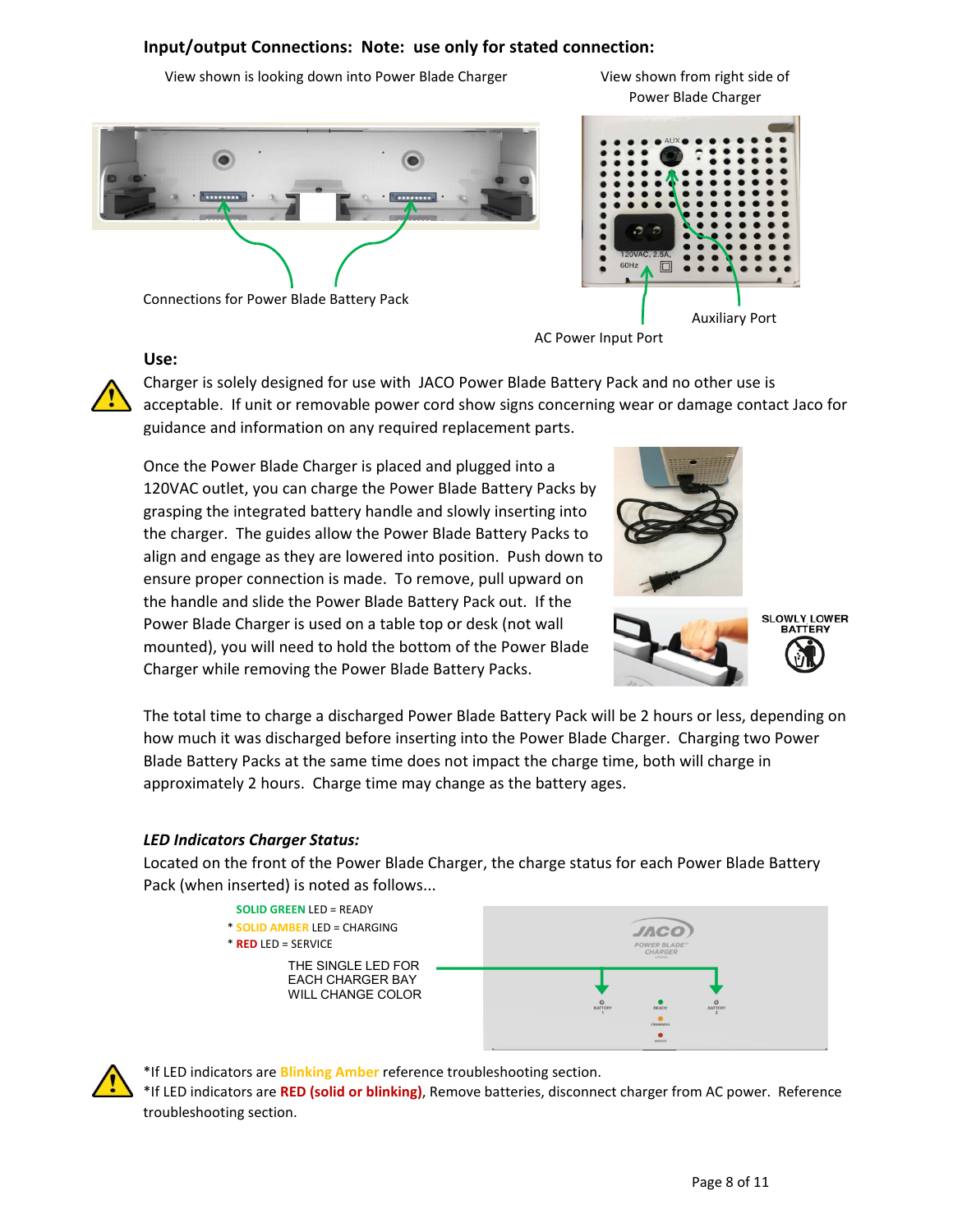#### **Care and Maintenance:**



Before starting any maintenance or cleaning, disconnect the Power Blade Charger from the AC wall outlet.

JACO products are designed and manufactured to provide years of operation. Take care to use the product as intended and keep clean for best overall performance.

Most of the surfaces of your JACO product are finished using a durable, antimicrobial powder coat finish. It is recommended that the surface areas that are in contact with day to day use be cleaned regularly. Always review the cleaning products that are being used and verify that it is safe to use on the powder coat finish. In general, a solution or wipe that is no more than 10% bleach, such as most germicidal wipes used in hospitals, will be acceptable but it is recommended that you consult with JACO Customer Service if you are not sure it is safe to use.

It is recommended that the Power Blade Charger be located in a clean environment free of direct patient contact, liquids, dirt and dust and a max room temperature of 77°F (25°C). The Power Blade Charger should be reviewed weekly for proper care and cleaning. The bays should be used only for the charging of the JACO Power Blade Battery Packs, any other use may cause damage and will void the warranty.

When cleaning the outside of the Power Blade Charger, a dry cloth will be effective for removing dust or light dirt. If needed, a standard hospital grade germicidal wipe can be used. It is recommended that the wipe contain no more than 10% bleach to prevent possible damage to the powder coat metal surfaces.



Careful if placing hands inside the battery bays for cleaning. Sharps points on the internal guide pins

Inspect the inside bays of the Power Blade Charger as needed or weekly, remove the Power Blade Battery Packs to inspect the connections. Remove material that may have accidently dropped into the Power Blade Charger.

There should be no reason to clean the inside bay areas but if required, make sure the Power Blade Charger unit is unplugged and a damp (not saturated), less than 10% bleach wipe is used, allow ample drying time. Do Not spray liquid cleaners into the bay area.

If the inside connectors pins do become dirty, do not insert any objects into the contacts. Use compressed air to blow out the build‐up ensuring proper contact and operation.

For more information concerning best cleaning practices, call 800‐ 649‐2278 for customer service or visit www.jacoinc.com/support

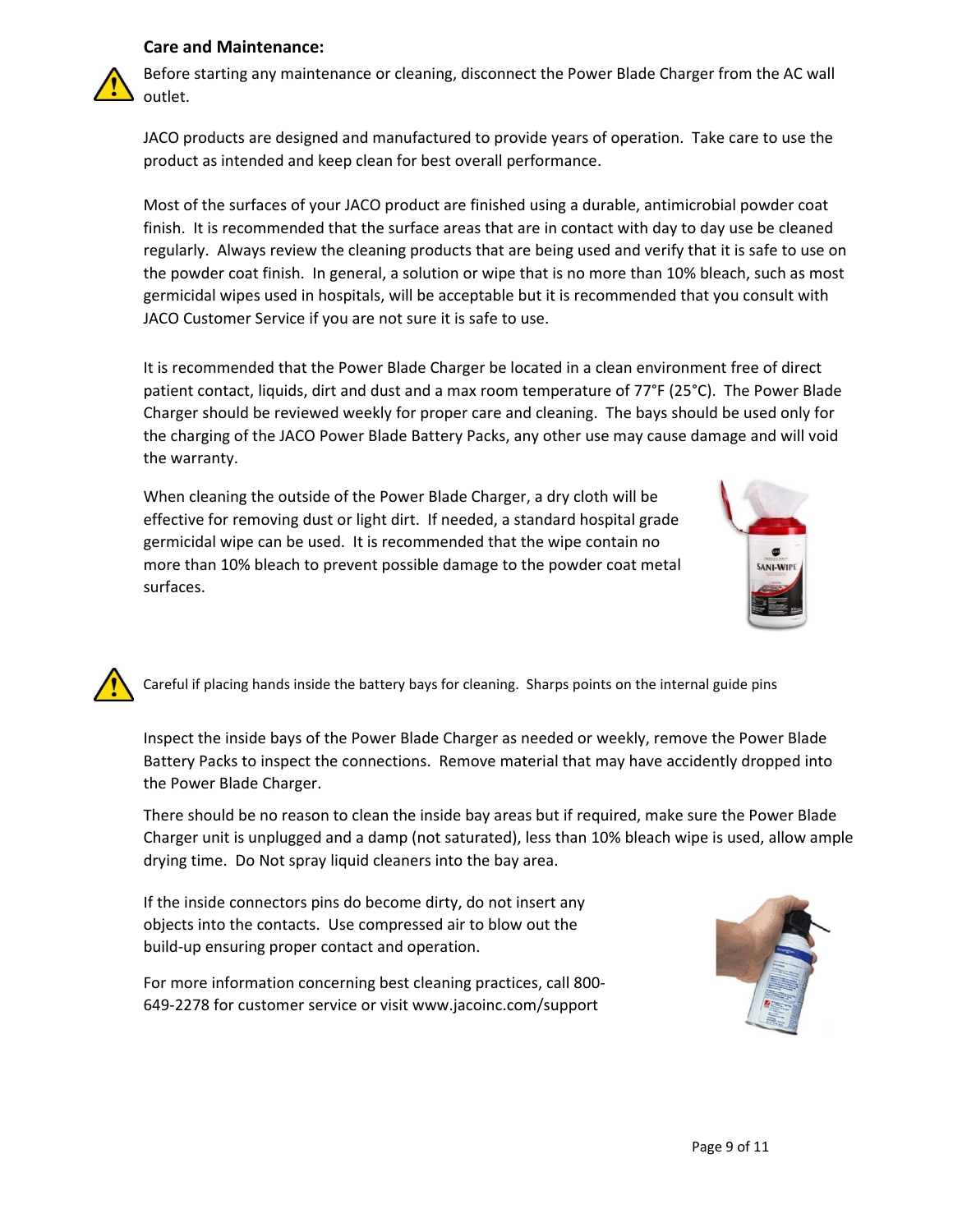### *5. Troubleshooting Guideline*

Observing LED indicators reference steps as directed below before calling Jaco support. LED indicators are unique for each individual battery bay so errors could appear in either bay separately or both bays simultaneously

- A **Yellow Blinking LED Indicator(s): Reason: Unit is not plugged into wall outlet or connected to AC power** *\* Plug charger into wall outlet*
	- 3 *\* Check AC power cord connection on side of charger*

*If the status LEDs are still not functioning, contact JACO for replacement authorization or additional troubleshooting direction.* 

B **Red blinking LED Indicators(s): Reason: Unit mounted incorrectly (both battery bays blinking)** *\* Check chargers position. Power Blade Charger MUST be positioned vertically, with the Power Blade Battery Packs entering from the top*

*If the status LEDs are still not functioning, contact JACO for replacement authorization or additional troubleshooting direction.* 

C **Red Solid LED Indicator(s): Reason: Unit internal over‐temp protection activated**

*\* Remove batteries and unplug charger from AC power. Plug in after 30 seconds for reset. Review location of charger to ensure that proper ventilation is being given to unit.*

*If the status LEDs are still not functioning, contact JACO for replacement authorization or additional troubleshooting direction.*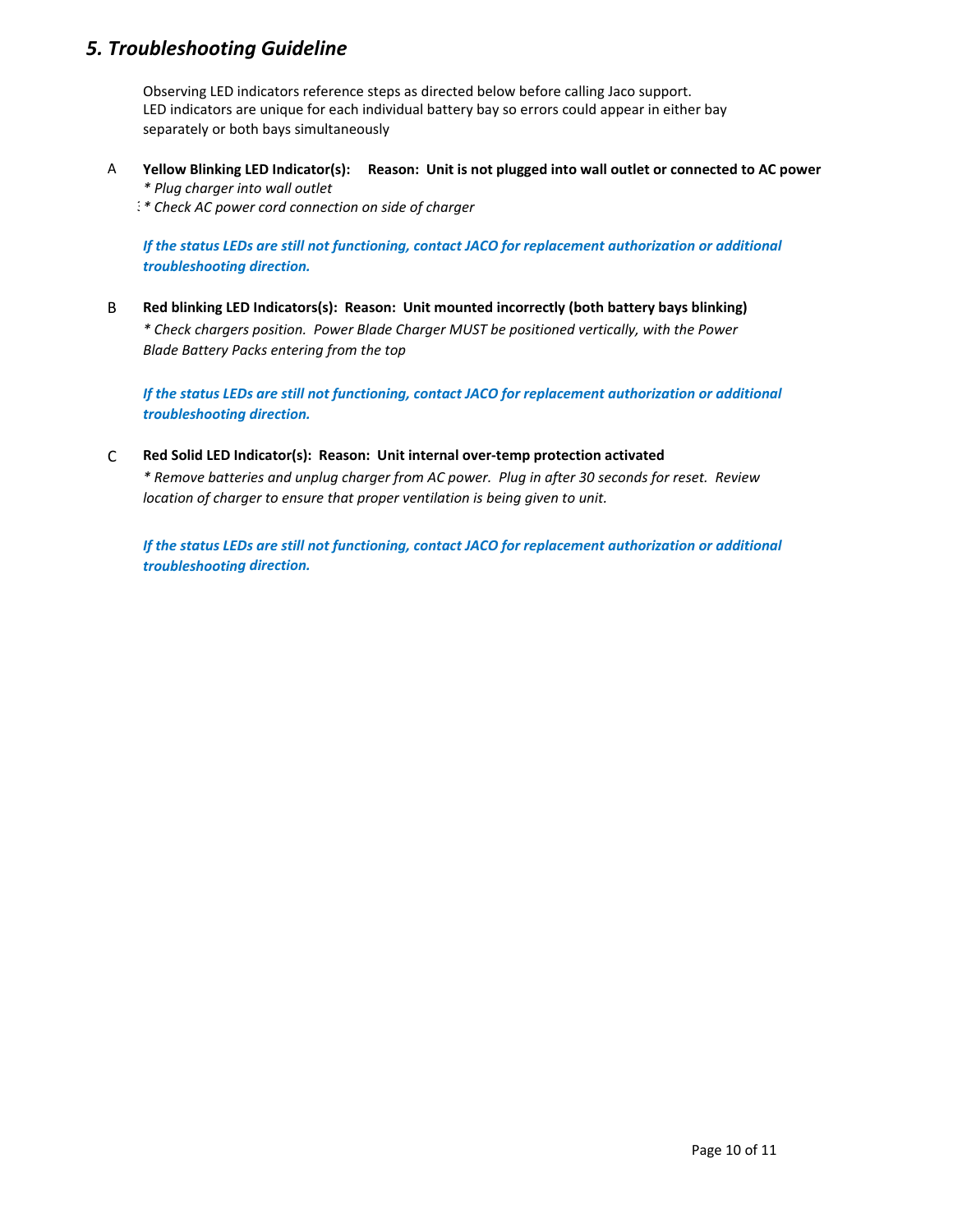## *6. End of Serviceable Life of Product & Agency Classification / Recognition*

#### *End of Serviceable Life of Product*

Jaco Inc. intended service life for this product is 7 years. When it has been deemed the product has reached the end of its serviceable life, it must be disposed of properly and according to local laws and regulations. Contact your local agencies for proper disposal and recycling options. Product can be returned to Jaco for proper disposal with prior written approval from Jaco Inc. Customer responsible for all expenses related to shipping, packaging, liability, etc... If there are any questions or concerns contact Jaco Inc.

#### *51‐4218, Power Blade Charger Agency Approvals*

**Safety Safety ‐ IEC 60601, 3rd Edition** *(60601‐1:2005 A1:2012)*

IEC 60601‐1

EN/ISO 14971

#### **Electromagnetic Compatibility Standard:** *IEC 60601‐1‐2:2007 (Third Edition)*

Means of isolation provided by on‐board power supply. **Isolation:** 

> **Have a question? We're here to help. Call 800‐649‐2278 for customer service or visit www.jacoinc.com/support**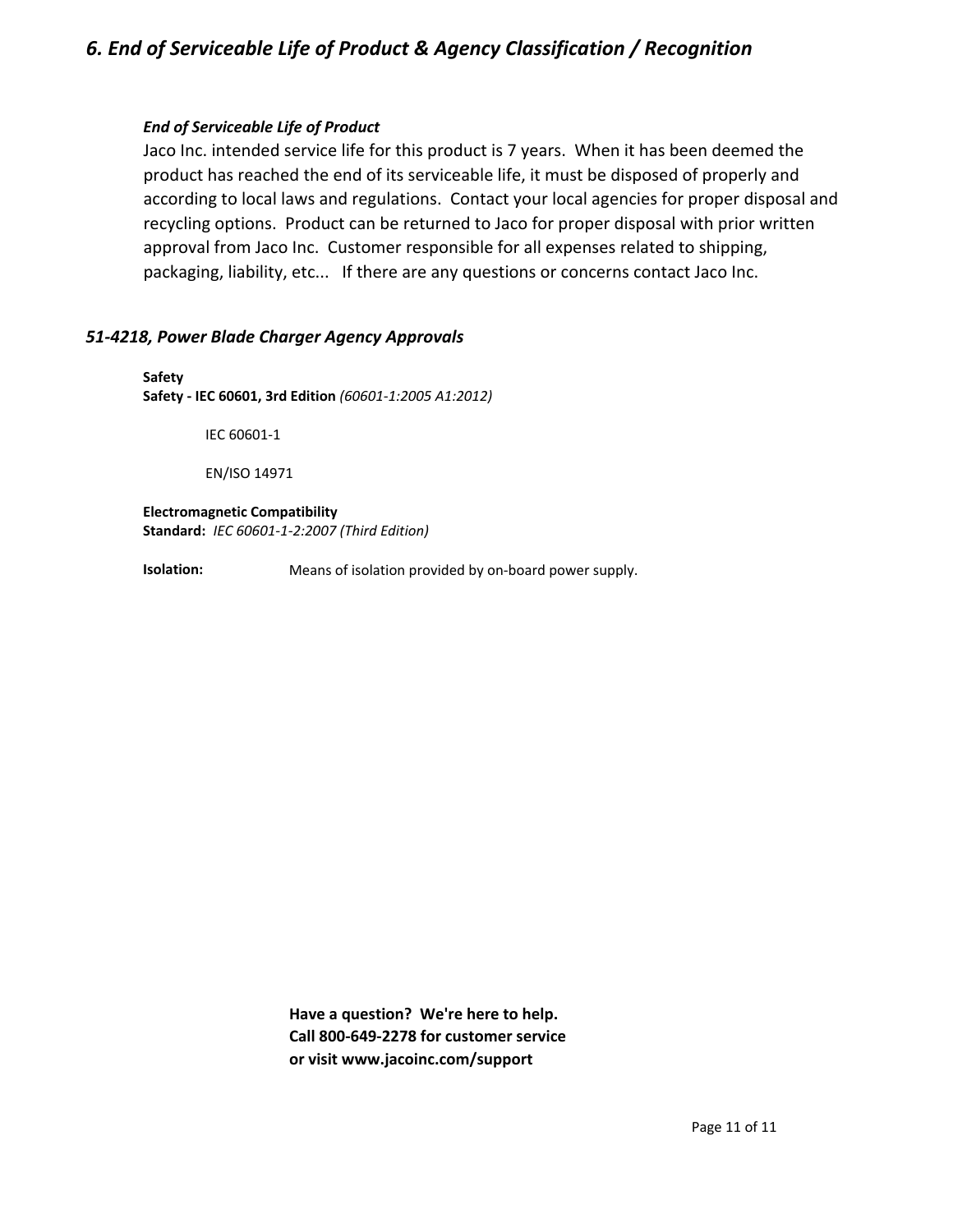## ATTACHMENT (7....)

## JACO Inc. manufacturer's declaration of Electromagnetic compatibility (EMC) for the product Power Blade™ Charger

WARNING: The use of cables, power supplies, accessories other than those specified by the manufacturer may result in increased emission and/or descreased immunity.

| cable and accessories       | length         | reference                                      | reference                                                 |
|-----------------------------|----------------|------------------------------------------------|-----------------------------------------------------------|
| Cable                       | 72 IN +/- 2 IN | JACO P/N: 24-0314,<br><b>AC LineCord Cable</b> | Manufacturer: QUAIL<br>REF: 1057.072S                     |
| Cable (alternate)           | 72 IN +/- 2 IN | JACO P/N: 24-0314,<br><b>AC LineCord Cable</b> | Manufacturer: United Universal Industries<br>REF: 02-2661 |
| Cable (secondary alternate) | 72 IN +/- 2 IN | JACO P/N: 24-0314,<br><b>AC LineCord Cable</b> | Manufacturer: QUAIL<br>REF: 1062.072                      |

Operate the product in a place with a maximum distance to electrical and magnetic interfering transmitters. If operation of the product close to other devices or together in a stack is necessary, observe the correct function of the system.

| Guidance and manufacturer's declaration - electromagnetic emissions                                                                                                                                          |                                                     |                                                                                                                                                                                                        |  |
|--------------------------------------------------------------------------------------------------------------------------------------------------------------------------------------------------------------|-----------------------------------------------------|--------------------------------------------------------------------------------------------------------------------------------------------------------------------------------------------------------|--|
| The Power Blade™ Charger is intended for use in the electromagnetic enviroment specified below.<br>The customer or the user of the Power Blade™ Charger should assure that it is used in such an enviroment. |                                                     |                                                                                                                                                                                                        |  |
| Emissions test                                                                                                                                                                                               | Compliance<br>Electromagnetic enviroment - guidance |                                                                                                                                                                                                        |  |
| <b>RF</b> emissions<br>CISPR <sub>11</sub>                                                                                                                                                                   | Group 1                                             | The Power Blade™ Charger uses RF energy<br>only for its internal functions. Therefore, its RF<br>emissions are very low and are not likely to cause<br>any interference in neaby electronic equipment. |  |
| <b>RF</b> emissions<br>CISPR <sub>11</sub>                                                                                                                                                                   | Class A                                             | The Power Blade™ Charger is suitable for use in all<br>establishments other than domestic and those directly<br>connected to the public low-voltage power supply network                               |  |
| Harmonic emissions<br>IEC 61000-3-2                                                                                                                                                                          | Not applicable                                      | that supplies buildings used for domestic purposes.                                                                                                                                                    |  |
| Voltage fluctuations/<br>flicker emissions<br>IEC 61000-3-3                                                                                                                                                  | Not applicable                                      |                                                                                                                                                                                                        |  |

Manufacturer's declaration – Electromagnetic Immunity I

The Power Blade™ Charger is suitable for use in a specific electromagnetic environment. The customer and/or the user of the Power Blade™ Charger should assure that it is used in an electromagnetic environment as described below.

| <b>IMMUNITY</b> test                                                                                           | IEC 60601<br>test level                                                                                                                                                           | Compliance<br>level                                                                                                                                                               | Electromagnetic enviroment -<br>quidance                                                                                                                                                                                                                                                                                       |
|----------------------------------------------------------------------------------------------------------------|-----------------------------------------------------------------------------------------------------------------------------------------------------------------------------------|-----------------------------------------------------------------------------------------------------------------------------------------------------------------------------------|--------------------------------------------------------------------------------------------------------------------------------------------------------------------------------------------------------------------------------------------------------------------------------------------------------------------------------|
| Electrostatic<br>discharge (ESD)<br>IEC 61000-4-2                                                              | $± 6$ kV contact<br>± 8 kV air                                                                                                                                                    | $± 6$ kV contact<br>$± 8$ kV air                                                                                                                                                  | Floor should be wood, concrete or ceramic<br>tile. If floors are covered with synthetic<br>material, the relative humidity should be at<br>least 30 %                                                                                                                                                                          |
| <b>Electrical fast</b><br>transient/bursts<br>IEC 61000-4-4                                                    | ± 2 kV for power<br>supply lines<br>$± 1$ kV for<br>input/output lines                                                                                                            | ± 2 kV for power<br>supply lines<br>$± 1$ kV for<br>input/output lines                                                                                                            | Mains power quality should be that of a<br>typical commercial and/or hospital<br>environment                                                                                                                                                                                                                                   |
| Voltage dips, short<br>interruptions and voltage<br>variations on power<br>supply input lines<br>IEC61000-4-11 | <5% UT<br>(>95% dip in UT)<br>for 0.5 cycle<br>40% UT<br>(60% dip in UT) for<br>5 cycles<br>70% UT<br>(30% dip in UT) for<br>25 cycles<br><5% UT<br>(>95% dip in UT)<br>for 5 sec | <5% UT<br>(>95% dip in UT)<br>for 0.5 cycle<br>40% UT<br>(60% dip in UT) for<br>5 cycles<br>70% UT<br>(30% dip in UT) for<br>25 cycles<br><5% UT<br>(>95% dip in UT)<br>for 5 sec | Mains power quality should be that of a<br>typical commercial and/or hospital environment.<br>If the user of the Power Blade™ Charger<br>requires continued operation during power<br>mains interruptions, it is recommended that<br>the Power Blade™ Charger be powered from an<br>uninterruptible power supply or a battery. |
| Power frequency(50/60<br>Hz) magnetic field<br>IEC 61000-4-8                                                   | 3A/m                                                                                                                                                                              | 3A/m                                                                                                                                                                              | Power frequency magnetic fields should<br>be at levels characteristic of a typical<br>location in a typical commercial or hospital<br>environment.                                                                                                                                                                             |

Note: UT is the mains (AC) voltage before apply test levels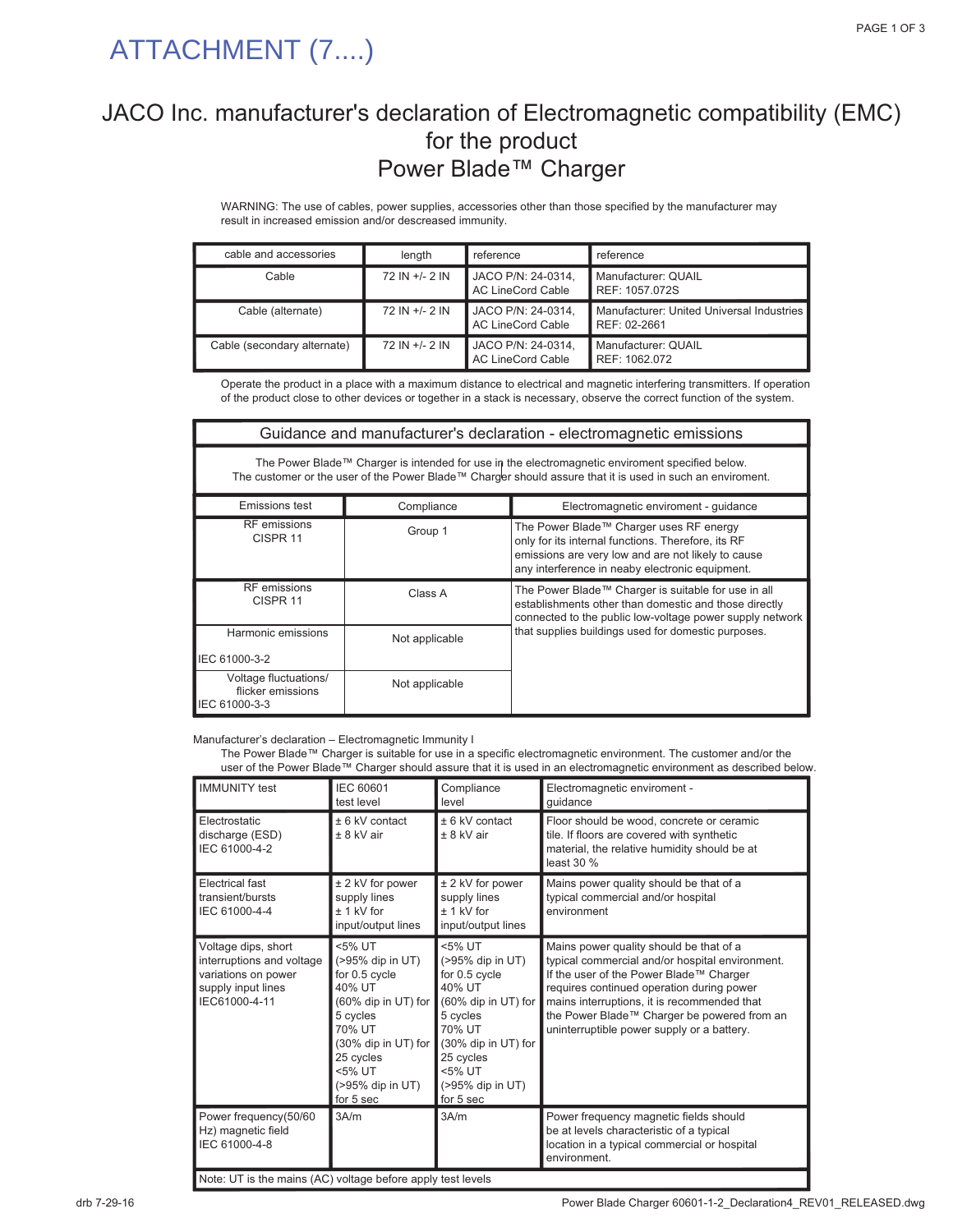## JACO Inc. manufacturer's declaration of Electromagnetic compatibility (EMC) for the product Power Blade™ Charger

| Guidance and manufacturer's declaration - electromagnetic immunity                                                                                                                                                                                                                                                                                                                                                                                                                                                                                                                                                                                                                                                                                   |                                |                     |                                                                                                                                                                                                                                                                                                                                                                                                                                                                                                               |
|------------------------------------------------------------------------------------------------------------------------------------------------------------------------------------------------------------------------------------------------------------------------------------------------------------------------------------------------------------------------------------------------------------------------------------------------------------------------------------------------------------------------------------------------------------------------------------------------------------------------------------------------------------------------------------------------------------------------------------------------------|--------------------------------|---------------------|---------------------------------------------------------------------------------------------------------------------------------------------------------------------------------------------------------------------------------------------------------------------------------------------------------------------------------------------------------------------------------------------------------------------------------------------------------------------------------------------------------------|
| The Power Blade™ Charger is intended for use in the electromagnetic enviroment specified below.<br>The customer or the user of the Power Blade™ Charger should assure that it is used in such an enviroment.                                                                                                                                                                                                                                                                                                                                                                                                                                                                                                                                         |                                |                     |                                                                                                                                                                                                                                                                                                                                                                                                                                                                                                               |
| <b>IMMUNITY</b> test                                                                                                                                                                                                                                                                                                                                                                                                                                                                                                                                                                                                                                                                                                                                 | <b>IEC 60601 TEST</b><br>LEVEL | Compliance<br>level | Electromagnetic enviroment - guidance                                                                                                                                                                                                                                                                                                                                                                                                                                                                         |
| Conducted RF<br>IEC 61000-4-6                                                                                                                                                                                                                                                                                                                                                                                                                                                                                                                                                                                                                                                                                                                        | 3 Vrms<br>150 kHz to 80 MHz    | 3 Vrms              | Portable and mobile RF communications equipment<br>should be used no closer to any part of the Power<br>Blade™ Charger, including cables, than the recom-<br>mended separation distance calculated from the<br>equation applicable to the freq. of the transmitter.<br>Recommended separation distance<br>$d = 1.2*(P^{\wedge}.5)$                                                                                                                                                                            |
| <b>Radiated RF</b><br>IEC 61000-4-3                                                                                                                                                                                                                                                                                                                                                                                                                                                                                                                                                                                                                                                                                                                  | 3 V/m<br>80 MHz to 2,5 GHz     | 3 V/m               | $d = 1.2*(P^*0.5)$ 80 MHZ to 800 MHz                                                                                                                                                                                                                                                                                                                                                                                                                                                                          |
|                                                                                                                                                                                                                                                                                                                                                                                                                                                                                                                                                                                                                                                                                                                                                      |                                |                     | $d = 2.3$ *(P^.5) 800 MHZ to 2.5 GHz<br>where P is the maximum output power rating of the<br>transmitter in watts (W) according to the transmitter<br>manufacturer and d is the recommended separation<br>distance in metres (m).<br>Field strengths from fixed RF transmitters, as deter<br>mined by an electromagnetic site survey * should be<br>less than the compliance level in each frequency<br>range **.<br>Interference may occur in the vicinity of equipment<br>marked with the following symbol: |
| NOTE 1 At 80 MHz and 800 MHz, the higher frequency range applies.                                                                                                                                                                                                                                                                                                                                                                                                                                                                                                                                                                                                                                                                                    |                                |                     |                                                                                                                                                                                                                                                                                                                                                                                                                                                                                                               |
| NOTE 2 These guidelines may not apply in all situations. Electromagnetic propagation is affected by absorption<br>and reflection from structures, objects and people.                                                                                                                                                                                                                                                                                                                                                                                                                                                                                                                                                                                |                                |                     |                                                                                                                                                                                                                                                                                                                                                                                                                                                                                                               |
| Field strengths from fixed transmitters, such as base stations for radio (cellular/cordless) telephones and land<br>mobile radios, amateur radio, AM and FM radio broadcast and TV broadcast cannot be predicted theoretically<br>with accuracy. To assess the electromagnetic environment due to fixed RF transmitters, an electromagnetic site<br>survey should be considered. If the measured field strength in the location in which the Power Blade™ Charger is used<br>exceeds the applicable RF compliance level above, the Power Blade™ Charger should be observed to verify normal<br>operation. If abnormal performance is observed, additional measures may be necessary, such as re-orienting or<br>relocating the Power Blade™ Charger. |                                |                     |                                                                                                                                                                                                                                                                                                                                                                                                                                                                                                               |
| Over the frequency range 150 kHz to 80 MHz, field strengths should be less than 3 V/m.                                                                                                                                                                                                                                                                                                                                                                                                                                                                                                                                                                                                                                                               |                                |                     |                                                                                                                                                                                                                                                                                                                                                                                                                                                                                                               |